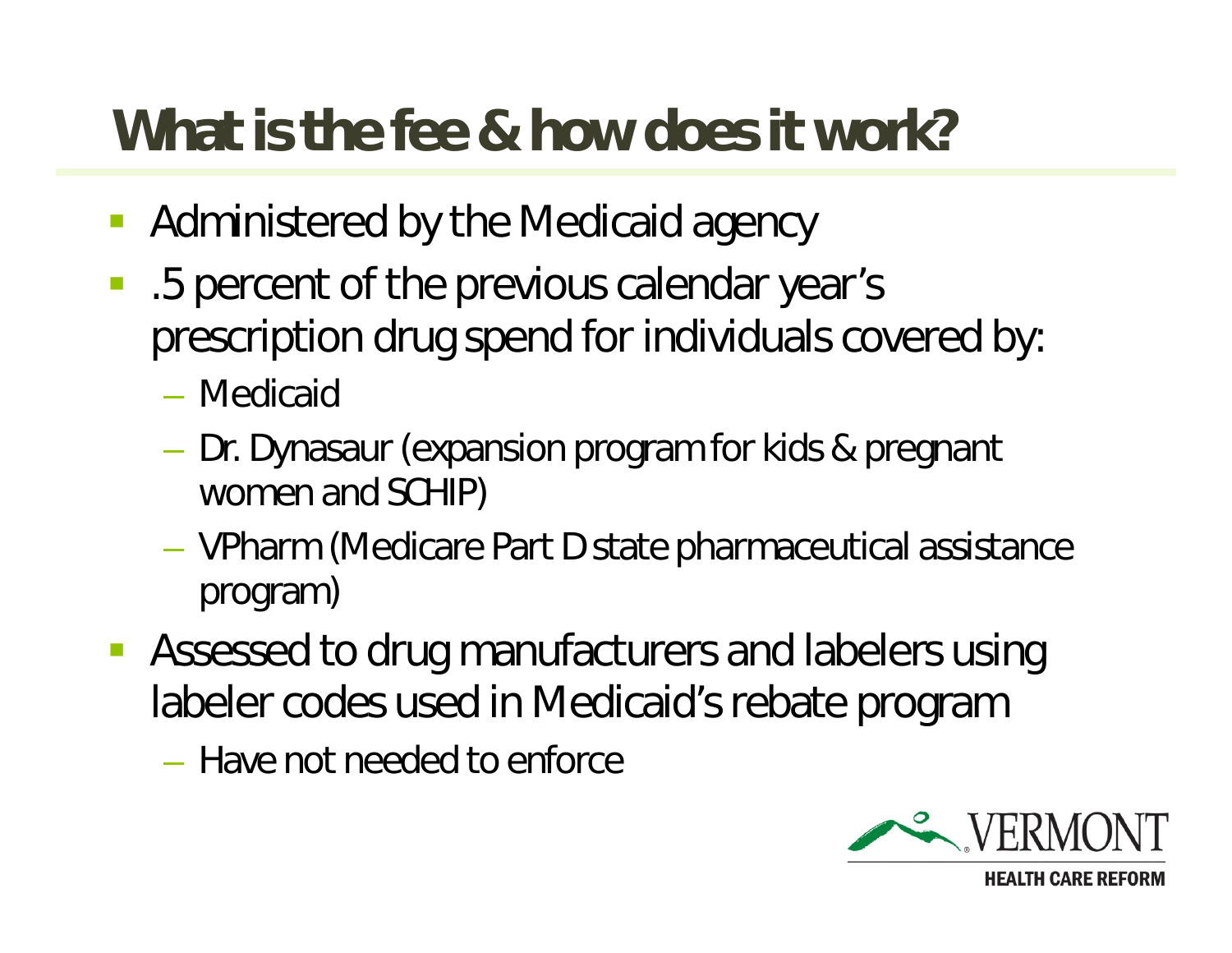## **How much is collected?**



Please note that the fee collection changed in 2010, resulting in collection anomalies in SFY2010 & 2011.

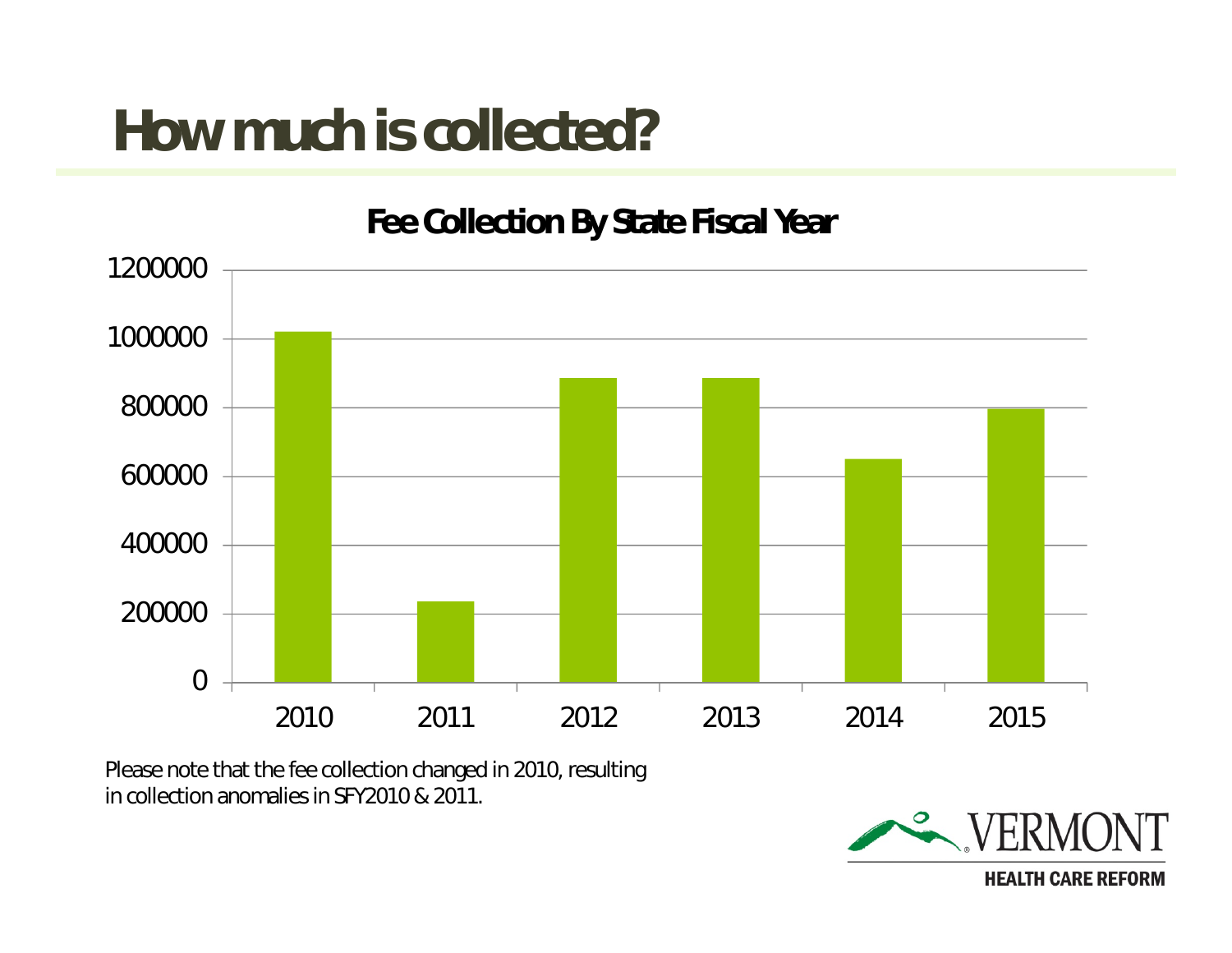## **Department of Health Spending by Program**

| <b>State Fiscal</b><br>Year | <b>Vermont Rx</b><br>Monitoring<br>System | Evidence-<br><b>Based</b><br>Education<br>Program | Optiod-<br>Antagonist<br>Program |
|-----------------------------|-------------------------------------------|---------------------------------------------------|----------------------------------|
| 2010                        | n/a                                       | \$250,000                                         | n/a                              |
| 2011                        | n/a                                       | \$200,000                                         | n/a                              |
| 2012                        | n/a                                       | \$359,178                                         | n/a                              |
| 2013                        | \$171,732                                 | \$365,627                                         | n/a                              |
| 2014                        | \$213,757                                 | \$272,000                                         | \$17,794                         |
| 2015                        | \$329,201                                 | \$232,589                                         | \$72,872                         |